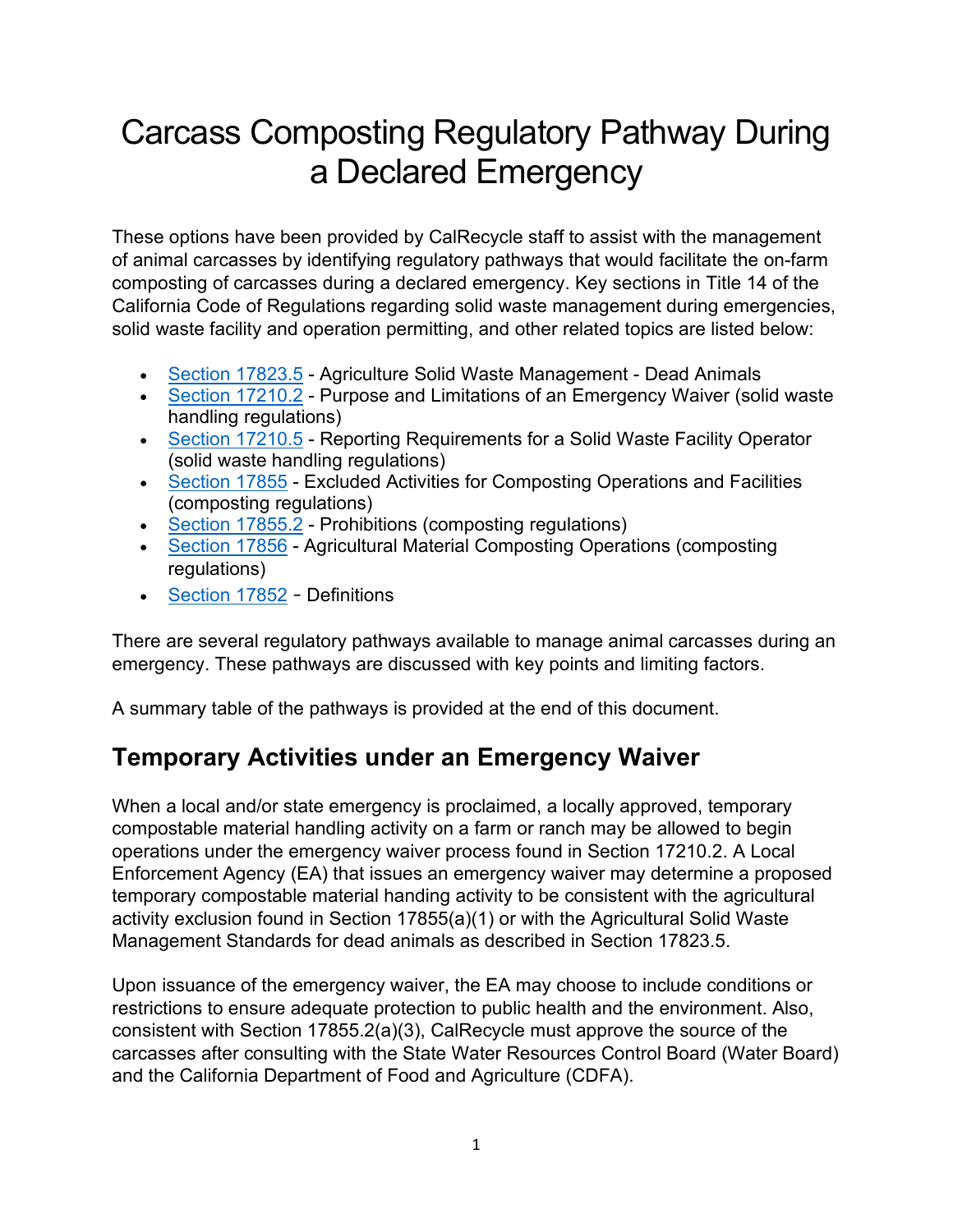Under an emergency waiver, the operator of the temporary composting activity must submit reports to the EA as required in Section 17210.5. The first report is submitted within 90 days of activation of the waiver, and every 90 days thereafter, for the effective period of the activated waiver. The waiver shall not exceed 120 days unless the EA extends the effective period of the waiver to allow for additional time to process the materials. If the producer believes they will need more than 120 days to compost carcasses, it is advised they work with the EA for approval.

#### **Key Points to consider:**

- The operator needs to request an emergency waiver from the EA.
- The EA oversees the operation through the emergency waiver granted to the operator.
- The EA may place additional conditions and restriction as part of the approval of an emergency waiver request.
- The activity may process carcasses only sourced from on-site once approved by CalRecycle.
- The activity may only handle agricultural material.
- The on-site use of processed material may be subject to approval by other regulatory agencies.
- The activity should cease processing of additional carcasses after the declared emergency has ended.
- The emergency waiver is applicable for 120 days with an option to extend the waiver.
- A written report required to be submitted to the EA after 90 days of operation.

### **Activities under an EA Notification tier**

Another pathway for handling animal carcasses during an emergency is for the site to operate under an Agricultural Material Composting Operation, EA Notification (Section 17856). The process to receive an EA Notification can occur at any time before or after a declared emergency. However, the EA Notification should specify that operations to compost carcasses would only commence after an emergency has been declared. CalRecycle would approve the composting of animal carcasses in consultation with the Water Board and the CDFA [Section 17855.2(a)(3)].

The operator would notice the EA prior to commencing operations and the EA would be required to conduct inspections to ensure compliance with general operating standards which include Article 7, Environmental Health Standards (Section 17868.1 et seq.).

#### **Key Points to consider:**

• The operator may process carcasses only sourced from on-site once approved by CalRecycle in consultation with CDFA and Water Board.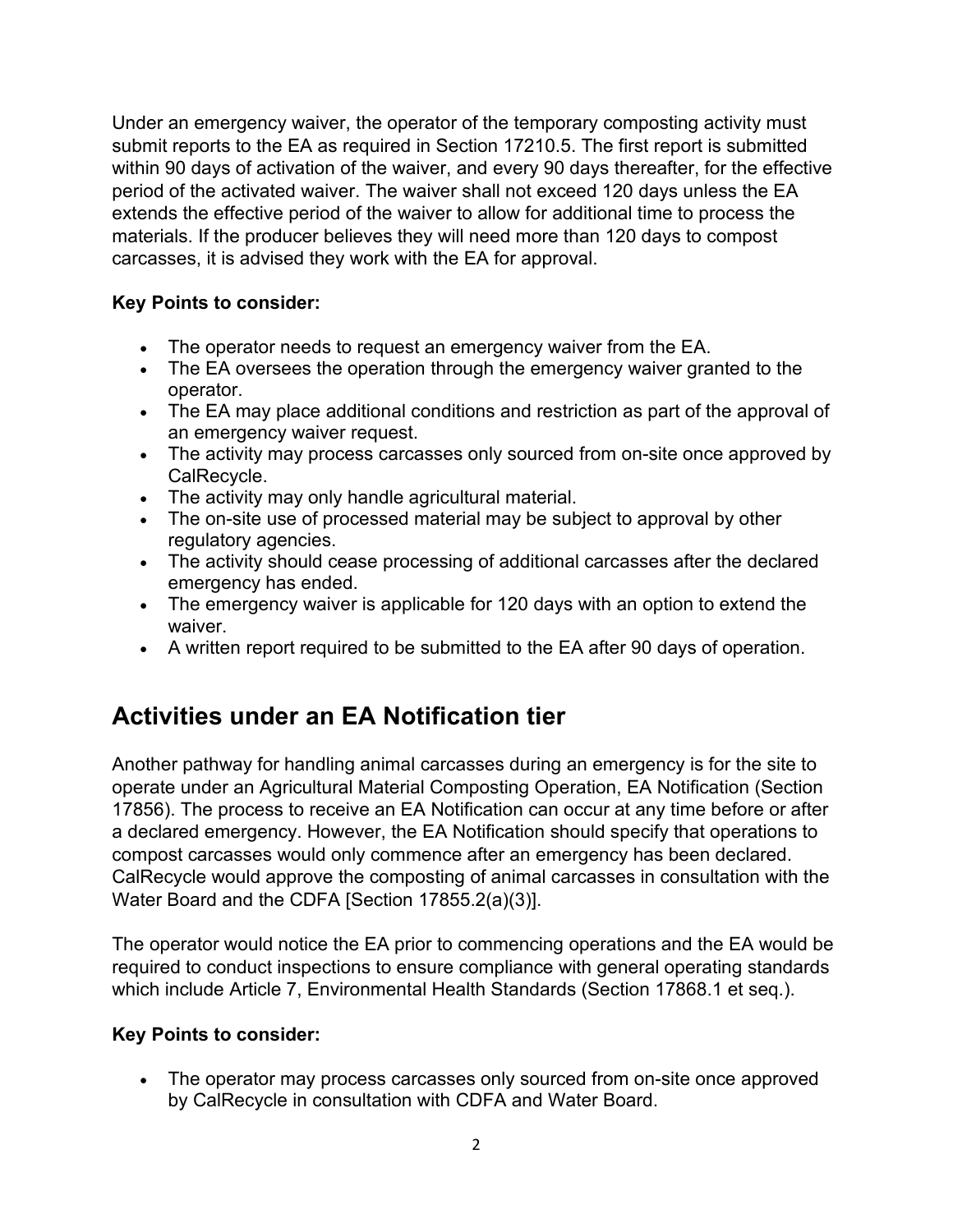- The operator may process material derived on-site and off-site.
- The operator must comply with General Operating Standards including Article 7, Environmental Health Standards (Section 17856, et seq).
- The operator may receive agricultural material as defined in Section 17852(a)(5) and green material as defined in Section 17852(a)(21).
- The operatory may send the composted material off-site for recovery if it meets regulatory requirements.
- The operator must notify the EA prior to starting operations.